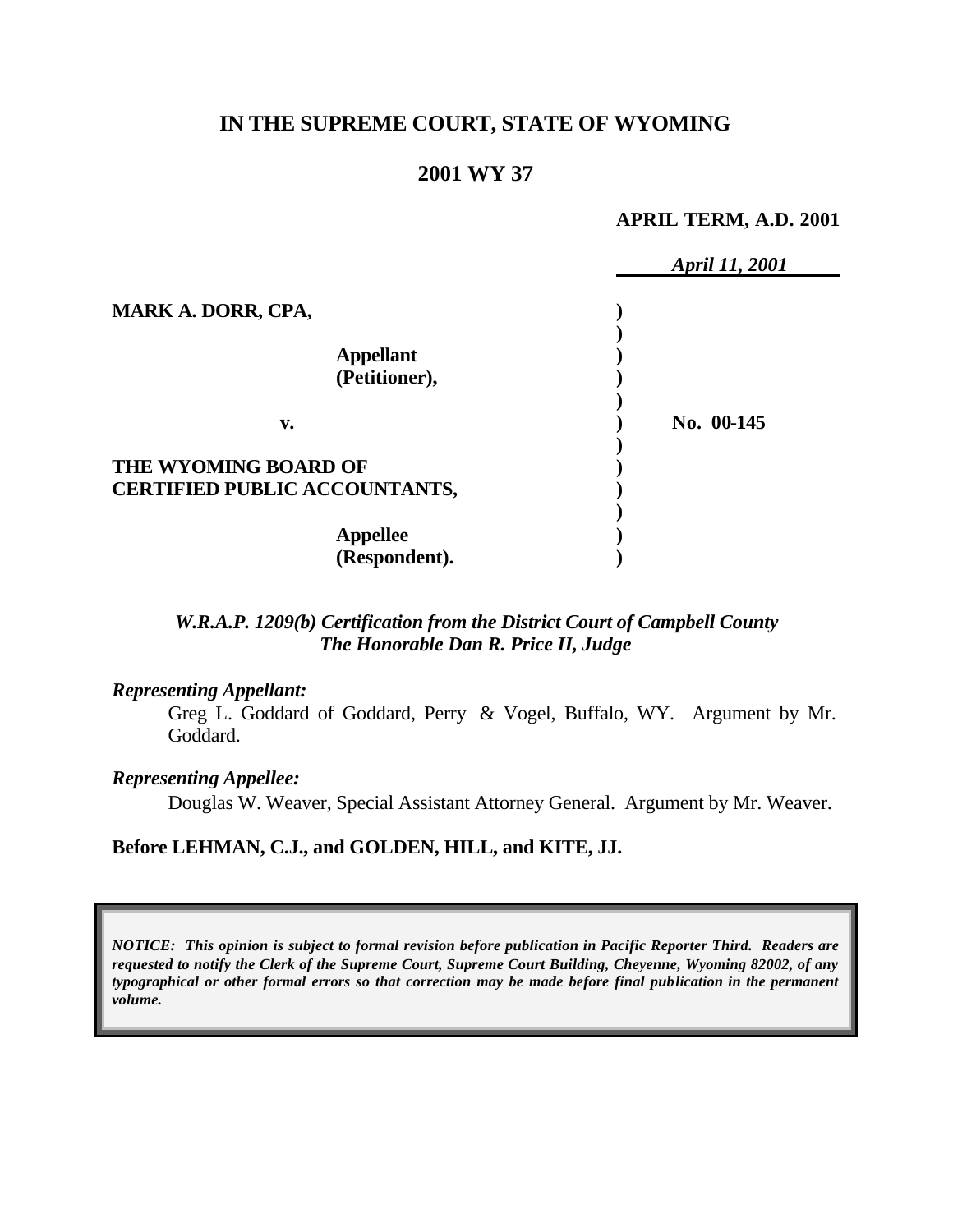### **HILL, Justice.**

[¶1] Mark A. Dorr (Dorr) appeals from a decision of the Wyoming Board of Certified Public Accountants (the Board) suspending his license to practice for one hundred days. We conclude that the record does not contain clear and convincing evidence that Dorr violated Wyo. Stat. Ann. §§ 33-3-119 or 33-3-121(a)(ii) (LEXIS 1999). Therefore, we vacate the Board's order suspending Dorr's license.

- [¶2] Dorr presents the following issues for our consideration:
	- 1. Did the Board properly find that Mark A. Dorr had violated Wyoming Statute §33-3-119 by having an office that was advertised as an office of a certified public accountant which was neither registered with the Board nor under direct supervision of a resident manager?
		- a. Did the evidence support the Board's findings?
		- b. Is Wyoming Statute §33-3-119 constitutional?
	- 2. Did the evidence support the Board's finding that Mark A. Dorr violated Wyoming Statute §33-3-121(a)(ii) by committing dishonesty in the practice of public accounting?
	- 3. Was the Board's designated investigator of Mark A. Dorr one David Kreycik exempt from being deposed by Mark A. Dorr?
	- 4. Should the assistant attorney general in this matter have acted as both prosecutor and legal advisor to the Board?

The Board restates the issues differently:

- 1. Is W.S. §33-3-119 (LEXIS 1999) constitutional?
- 2. Was there sufficient evidence to find that Dorr had violated W.S. §33-3-119 (LEXIS 1999)?
- 3. Was there sufficient evidence to find that Dorr committed dishonesty in the practice of public accounting and as such violated W.S.  $\S$ 33-3-121(a)(ii) (LEXIS 1999)?
- 4. Was W.S. §16-3-107(k) (LEXIS 1999) violated?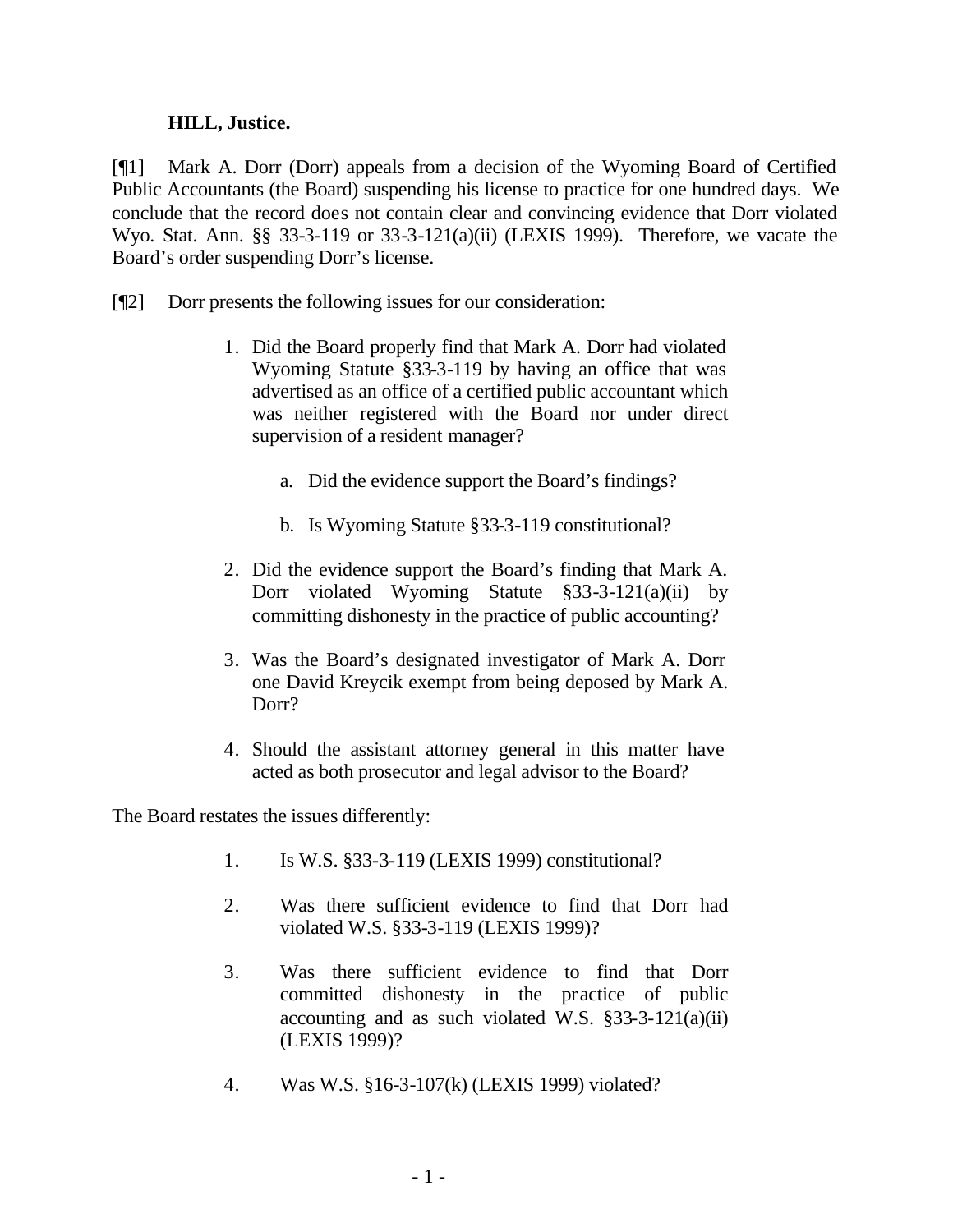5. Was the Hearing Officer correct when he granted David Kreycik's Motion to Quash Subpoena?

## **FACTS**

[¶3] On January 22, 1999, the Board filed a Complaint against Dorr alleging that he had failed to: (1) complete two audits and a tax return; (2) properly represent his fees for an audit; (3) complete a peer review as required by Wyo. Stat. Ann. § 33-3-121; and (4) have a resident manager for an office represented as a certified public accounting firm as required by Wyo. Stat. Ann. § 33-3-119. The parties resolved the Complaint through a Settlement Agreement and Stipulation (the Settlement Agreement), which was accepted by the Board on May 5, 1999. Pursuant to the Settlement Agreement, Dorr did not admit to any wrongdoing but he agreed to be bound by the following conditions:

> 13. As of the date of this agreement, Dorr agrees to limit the scope of his practice to exclude all audits. Prior to re-entry into audit practice, Dorr agrees to petition the Board for approval and agrees to a review of a post agreement audit engagement by a firm approved by the Board's representative. This review is to demonstrate to the Board the [*sic*] Dorr is competent to perform audits. The scope of the review is to be a "pre-issuance" review, the requirements of which are less in scope and magnitude than a peer review. Dorr further agrees to reimburse the Board for the costs associated with this review. Should Dorr re-enter the audit practice, he further agrees to undergo peer review in compliance with the Board Rules and Regulations.

> 14. Dorr shall fully comply with the Certified Public Accountant's Act of 1975, and the Board's administrative rules and regulations. Specifically, Dorr shall fully comply with Wyo. Stat. § 33-3-119.

> 15. Dorr agrees that the Board shall retain continuing jurisdiction over him to take further action as may be necessary to conclude this matter.

[¶4] In June of 1999, Dorr was contacted by the Wyoming Beef Council to perform an audit. Dorr filed a letter with the Board requesting permission to conduct the audit and initiate the process of a "pre-issuance" review of that audit as required by the Settlement Agreement. At that time, Dorr did not inform the Beef Council of the restrictions imposed on his ability to perform audits by the Settlement Agreement. A hearing was held on the matter on September 21, 1999. During the hearing, Dorr amended his request to substitute an audit for the Sixth Judicial District Child Support Authority instead of the Beef Council. The Board approved Dorr's request and allowed him to perform the audit.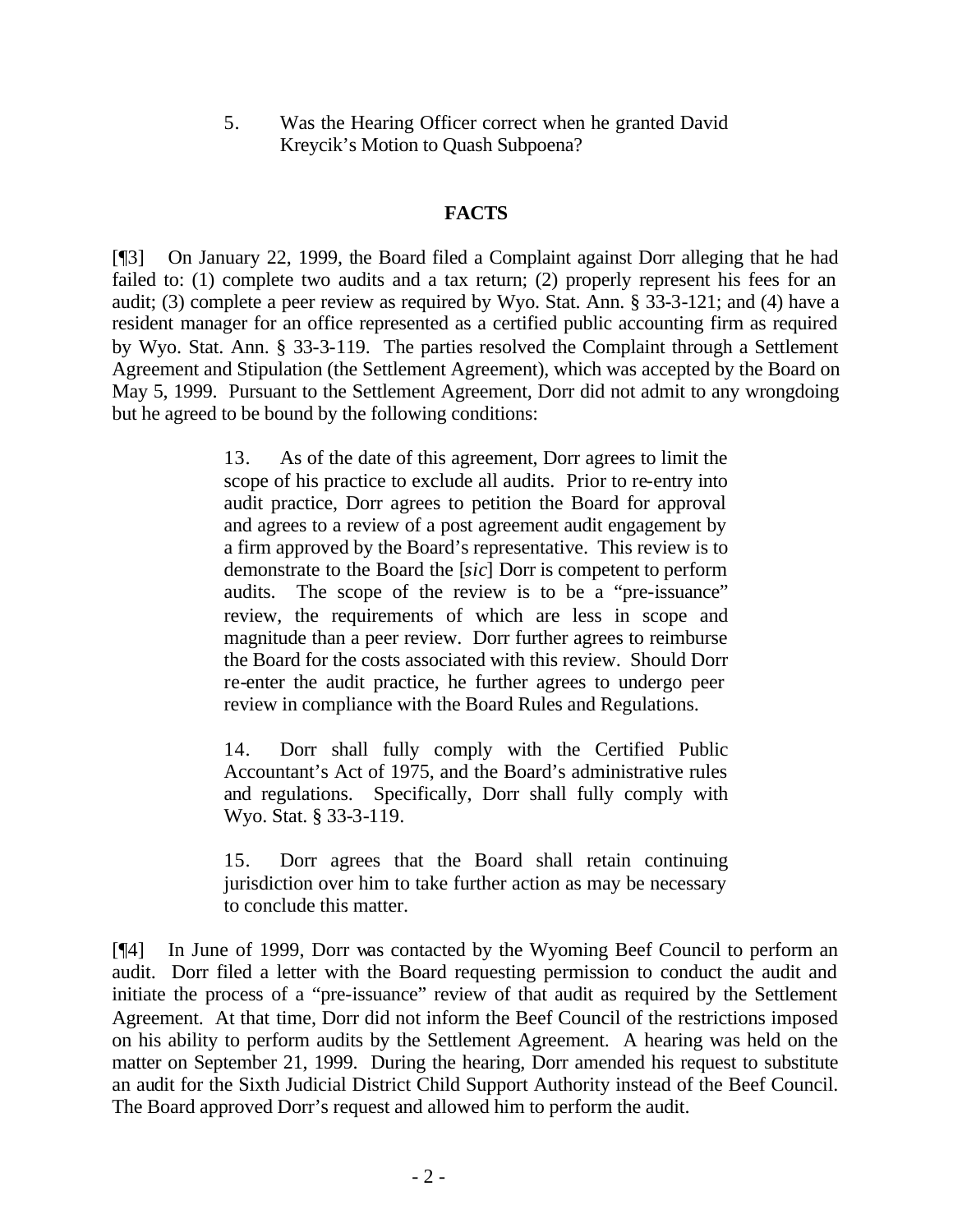[¶5] On October 6, 1999, the Board issued a Notice of Hearing to determine whether Dorr had complied with the terms of the Settlement Agreement. Specifically, the Board noted that there were two allegations of non-compliance against Dorr. First, it was asserted that Dorr had not retained a resident manager for his Cheyenne office. Paragraph 14 of the Settlement Agreement required Dorr to comply with the provisions of § 33-3-119, which requires all offices that advertise to the public as providing certified public accounting services to have a registered resident office manager. Second, it was alleged that Dorr had given deceitful testimony during the September 21, 1999, hearing on his request to remove the audit restriction imposed by the Settlement Agreement. The bases of the allegation was that Dorr had engaged in fraud or deceit in obtaining a certificate or a permit in violation of § 33-3-  $121(a)(i)$  and had engaged in the dishonest practice of public accounting in violation of § 33-3-121(a)(ii) when he failed to disclose his restricted audit ability pursuant to the Settlement Agreement at the time he was tendered an engagement contract to perform an audit by the Beef Council.

[¶6] Prior to the hearing on the new allegations, Dorr attempted to take the deposition of Board member David J. Kreycik. The Assistant Attorney General for the Board filed a Motion to Quash Subpoena of David J. Kreycik pursuant to Wyo. Stat. Ann. § 16-3-107(h) (LEXIS 1999). The Board, acting through the hearing officer assigned to the matter, granted the motion to Quash on the basis that Kreycik, as a member of the presiding agency, was not subject to being compelled to give testimony or a deposition under § 16-3-107(h).

[¶7] A hearing was held before the Board and the hearing examiner on February 3, 2000. The hearing examiner made the following findings of fact and conclusions of law:

- 8. On or about October 6, 1999, a *Notice of Hearing* was filed against Mr. Dorr, alleging several violations of Paragraph 14 of the *Settlement Agreement*. Specifically, it was alleged that Mr. Dorr had violated Paragraph 14 by:
	- A) Advertising an office offering certified public accounting services to the public, without having a resident manager at that location, in violation of Wyo. Stat. §33-3-119;
	- B) Engaging in deceit in obtaining a certificate or permit to practice as a certified public accountant, in violation of Wyo. Stat.  $§33-3-121(a)(i)$ ; and
	- C) Dishonestly practicing public accounting, in violation of Wyo. Stat. §33-3-121(a)(ii).
- 9. After the date that the *Settlement Agreement* was entered into, Mr. Dorr, as the "CPA Network, Dorr and Associates", had established and maintained an office at 1920 Thomes Avenue, Suite 110, Cheyenne, Wyoming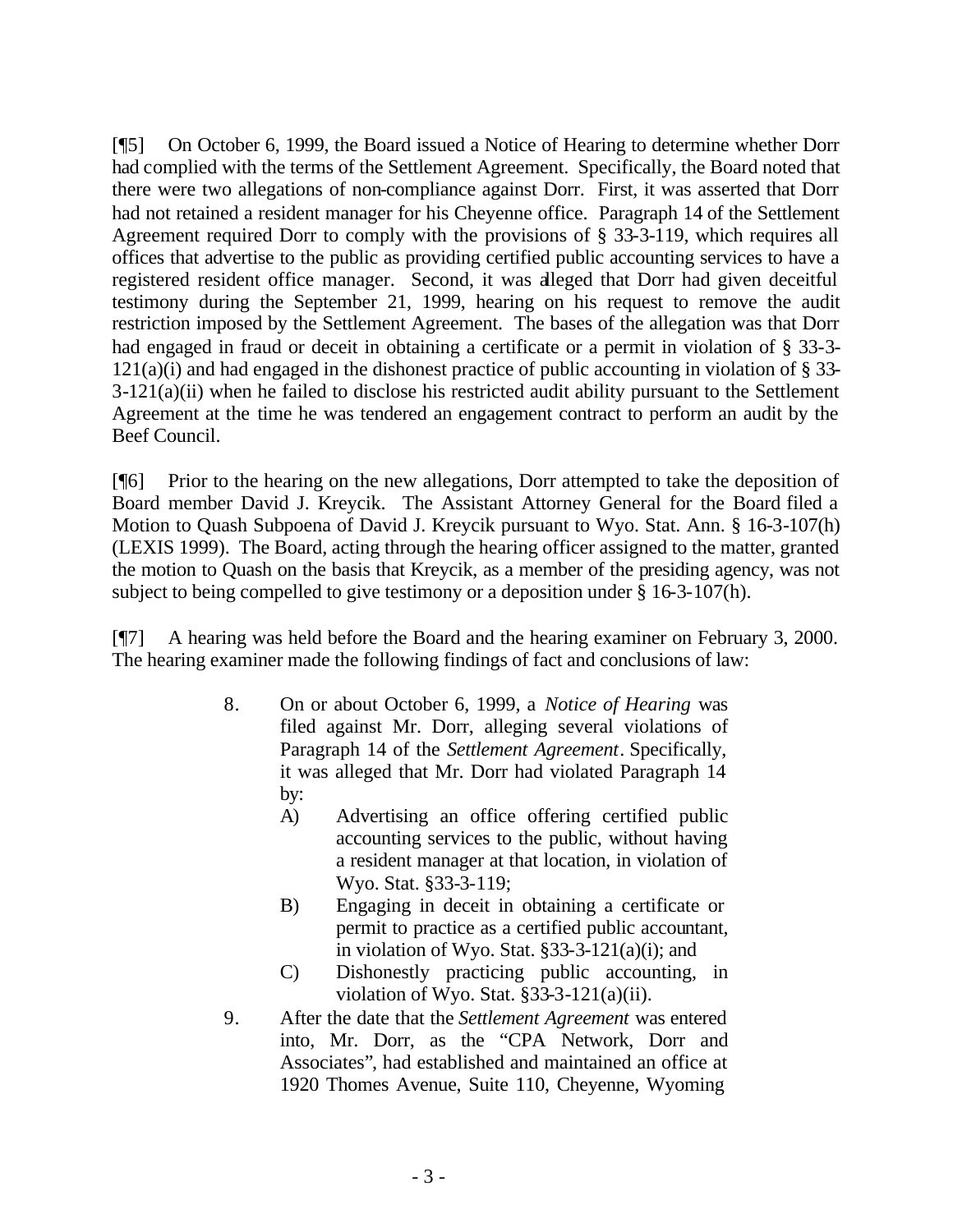(Office), offering certified public accounting services to the public.

- 10. That Office was advertised as offering certified public accounting services by:
	- A) A listing upon the building directory until August 26, 1999;
	- B) A sign<sup>1</sup> posted upon the office door stating, "*CPA Network now available on an appointment basis. If no one is in please call 635-8000 or out of Cheyenne call toll-free 1-877-579-8080. My apologies for any inconvenience. Mark A. Dorr, CPA*"; and
	- C) Having informational pamphlets available for public access within the Office.
- 11. That Office was established and maintained as an office offering certified public accounting services as indicated by:
	- A) Its advertising;
	- B) Its receiving business mail at the address;
	- C) Its interacting with clients at the address. Specifically, Pat Swan, Executive Director of the Wyoming Beef Council, visited that Office on July 8, 1999, to conduct business with Mr. Dorr.
	- D) A Certificate of Organization for DORR, BENTLY & PECHA, THE CPA NETWORK, LLC filed with the Wyoming Secretary of State. That Certificate indicates that the LLC's business is that of "...the practice of accountancy in the State of Wyoming in accordance with the Rules of Professional Conduct as adopted by the American Institute of Certified Public Accountants..." and lists its principal place of business as 1920 Thomes, Suite 110 Cheyenne, WY 82001.
- 12. After the date that the *Settlement Agreement* was entered into, the Office was not registered with the Board.
- 13. After the date that the *Settlement Agreement* was entered into, the Office was not under the direct supervision of a resident manager who served in that capacity for only one office.
- 14. In a previous hearing conducted by the Board, on September 21, 1999, wherein Mr. Dorr was the respondent, he testified under oath that:

<sup>1</sup> The sign was a printed on an 8 ½" by 11" sheet of paper taped to the door.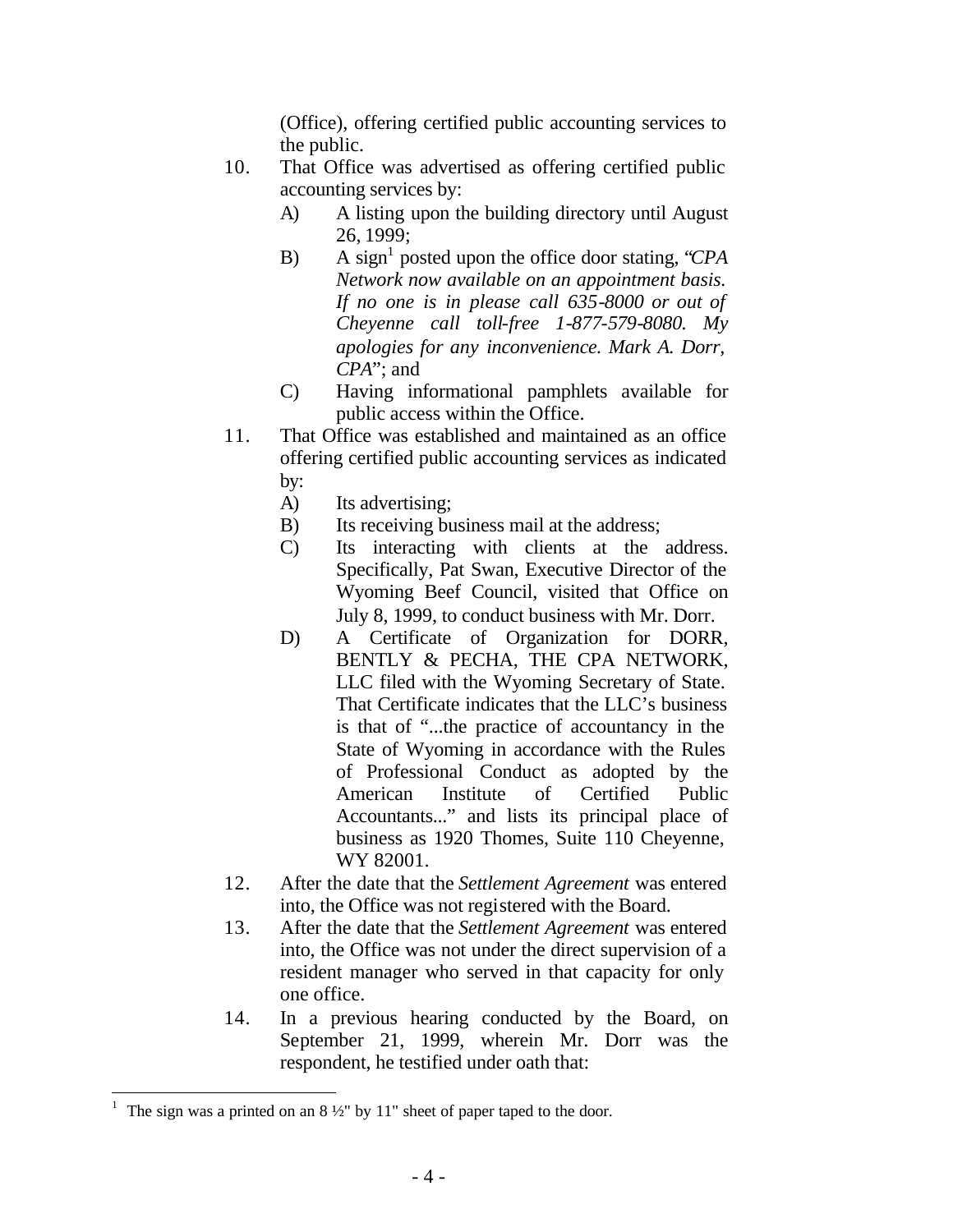- A) "[s]hortly after" June of 1999, he contacted the Wyoming Beef Council and informed it of his restricted licensure status;
- B) He owned 1% share of the firm known as Dorr, Bentley and Pecha; and
- C) His firm withdrew from certain audit engagements.<sup>2</sup>
- 15. On June 15, 1999, Pat Swan, Executive Director of the Wyoming Beef Council, telephoned Mr. Dorr to inform him that the Beef Council had again approved of a contract extension for his firm to conduct its audit for the fiscal year ending June 30, 1999. At or about that time, Mr. Dorr did not inform the client, Beef Council, that he could not perform the audit because of the restriction placed on his scope of practice by the *Settlement Agreement* and *Board Order*.
- 16. On June 22, 1999, the Beef Council sent an audit engagement contract to Mr. Dorr, along with a letter. At or about that time, Mr. Dorr did not inform the client, Beef Council, that he could not perform the audit because of the restriction placed on his scope of practice by the *Settlement Agreement* and *Board Order*.
- 17. On or about July 8, 1999, an agent of Mr. Dorr's office telephoned the Beef Council and informed Pat Swan that the audit contract sent to Mr. Dorr included some typographical errors in dates. Ms. Swan retyped the audit contract and personally delivered it to Mr. Dorr's Office the same day. At or about that time, Mr. Dorr did not inform the client, Beef Council, that he could not perform the audit because of the restriction placed on his scope of practice by the *Settlement Agreement* and *Board Order*.
- 18. On August 5, 1999, Mr. Dorr personally initiated a telephone call to Pat Swan at the Beef Council. Ms. Swan returned that telephone call on August 6, 1999. Mr. Dorr was inquiring what date he could begin performing field work for the requested audit. Because additional reports had to be obtained by the Beef Council, the audit field work could not start until later.

<sup>&</sup>lt;sup>2</sup> The Board cites Paragraph 14 in its entirety in support of its conclusion that Dorr violated Wyo. Stat. Ann.  $\S$ 33-3-121(a)(ii). See Conclusion of Law 6. The Board, however, only discusses the failure of Dorr to inform the Beef Council of the audit restriction imposed by the Settlement Agreement in its Conclusions of Law. Our review of the record indicates that there would be insufficient evidence to support the allegations relating to Dorr's ownership interest and his withdrawal from the audit engagements.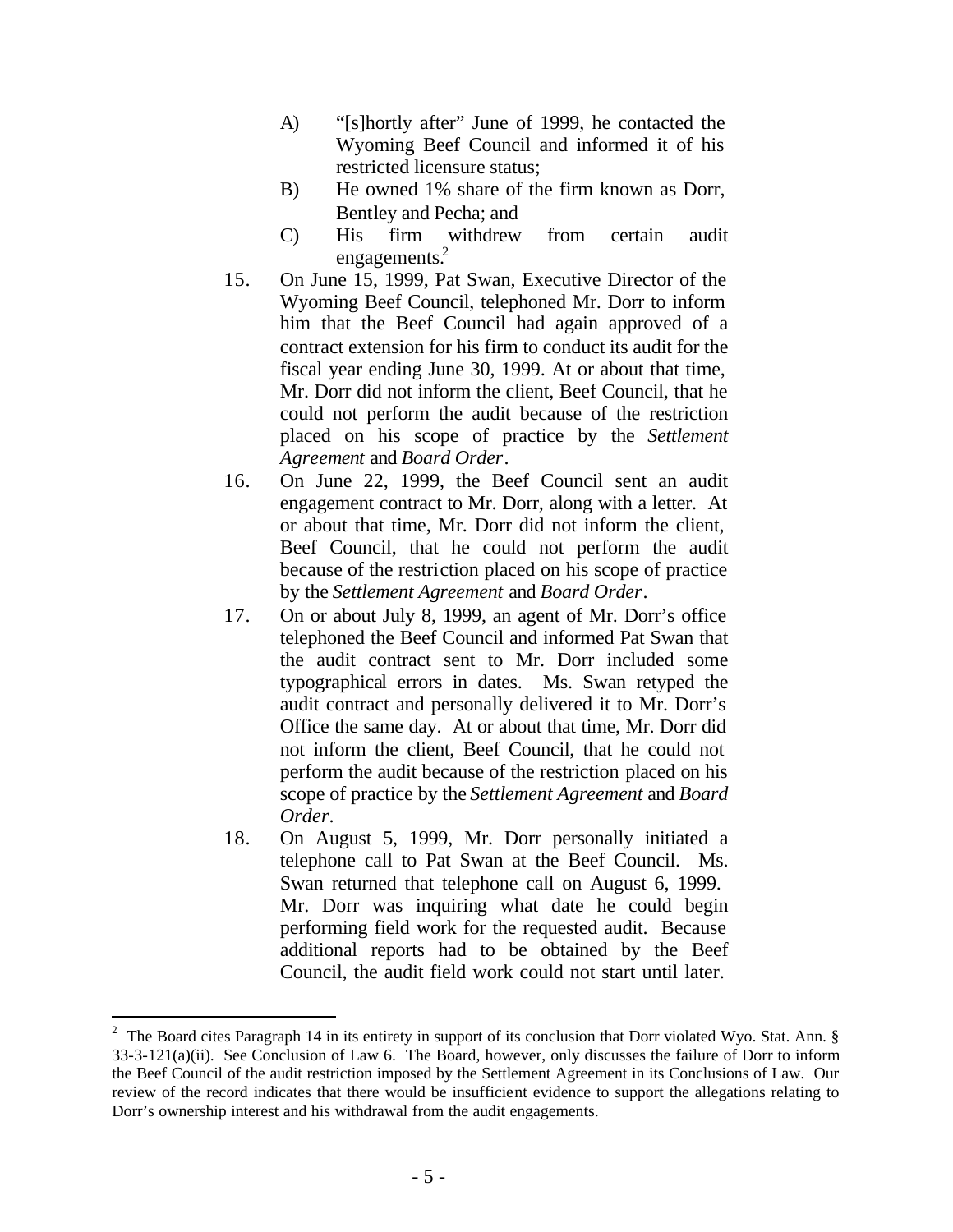Mr. Dorr indicated that he would call the following week to set up a time to begin the audit field work. At or about that time, Mr. Dorr did not inform the client, Beef Council, that he could not perform the audit because of the restriction placed on his scope of practice by the *Settlement Agreement* and *Board Order*.

- 19. On August 30, 1999, Mr. Dorr visited the Beef Council and informed Pat Swan that he was scheduled for a hearing before the Board concerning a complaint from the City of Douglas. He indicated that he believed he could still perform the audit. But, if he could not, he would assist the Beef Council in selecting another firm or in any other way. At or about that time, Mr. Dorr did not inform the client, Beef Council, that he could not perform the audit because of the restriction placed on his scope of practice by the *Settlement Agreement* and *Board Order*.
- 20. During Mr. Dorr's entire dealings with Ms. Swan and the Beef Council, he intentionally failed to inform them concerning his restricted practice. He told Ms. Swan that he believed everything was fine. During this time he was restricted from any and all audit practice.

## **Conclusions of Law**

**. . . .**

- 3. Mr. Dorr has violated Wyo. Stat. §33-3-119, as established by his actions set forth in Findings of Fact 8, 9, 10, 11 and 12, above. He was responsible for the Office maintained, established and located at 1920 Thomes Avenue[,] Cheyenne, Wyoming. The Office was advertised as an office of a certified public accountant which was not registered with the Board or which was not under direct supervision of a resident manager, serving in that capacity at one office only.
- 4. Wyo. Stat. §33-3-119 prohibits Mr. Dorr from serving as the resident manager of two separate offices located in Gillette and Cheyenne.
- 5. There is no evidence in the record to hold that Mr. Dorr violated Wyo. Stat. §33-3-121(a)(i). At no time relevant to these matters, was Mr. Dorr seeking to obtain a certificate or permit to practice. Therefore, he could not have committed any fraud or deceit in connection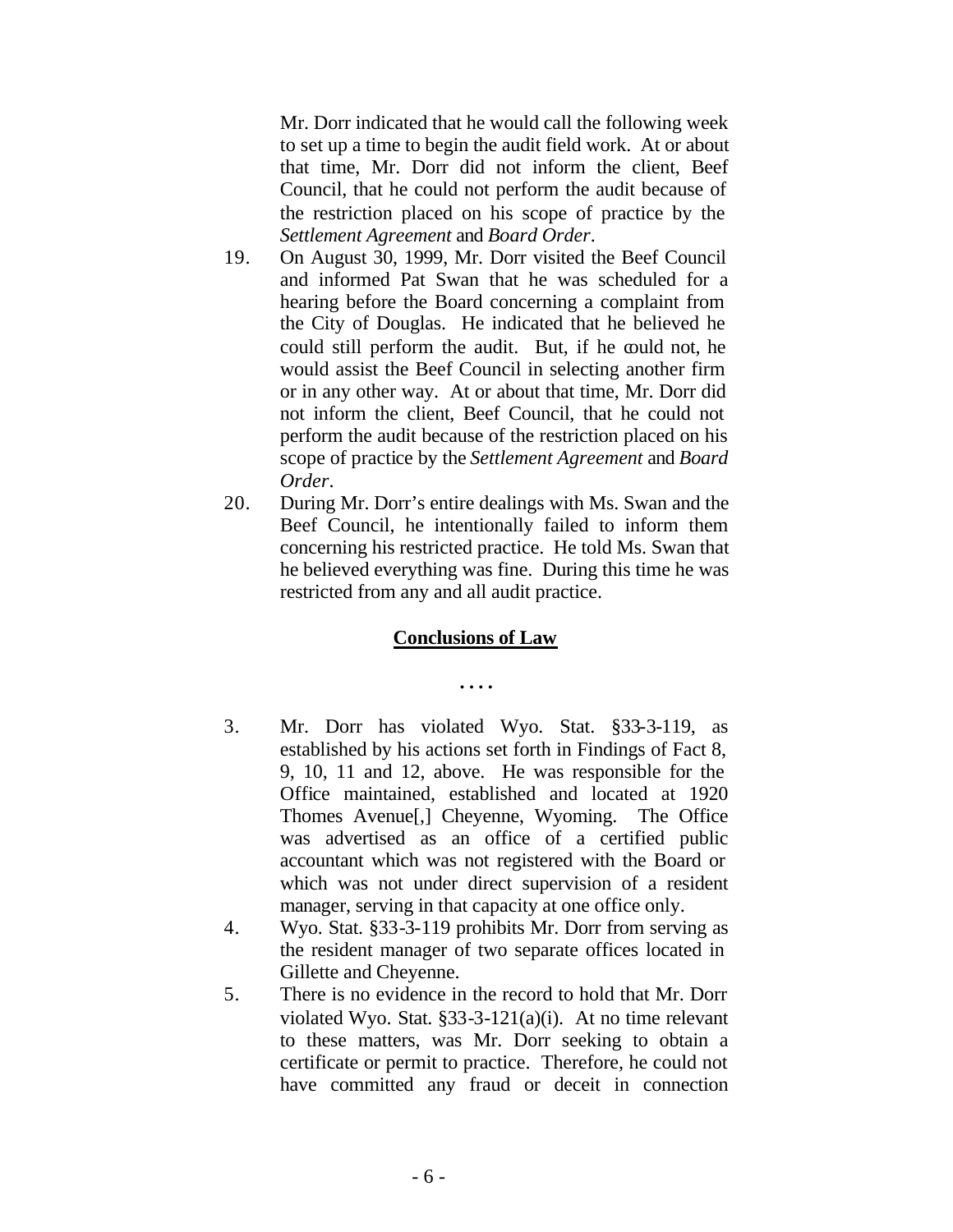therewith, regardless of the veracity of his testimony offered at the September 21, 1999, hearing.

- 6. Mr. Dorr has violated Wyo. Stat. §33-3-121(a)(ii), by committing dishonesty in the practice of public accounting. That conclusion is established by his actions set forth in Findings of Fact 5, 14, 15, 16, 17 and 18, above.
- 7. At no time did Mr. Dorr inform the Beef Council that he was prohibited from performing any audit because of a restriction placed upon his scope of practice. He instead continued to lead the Beef Council into believing that he could and would be conducting the requested audit. Mr. Dorr even initiated contact with the Beef Council on August 5, 1999, to further secure the audit work.
- 8. Discussing a specific audit with the Beef Council, including an attempt to schedule field work, is audit practice. We find that Mr. Dorr was conducting audit practice with the Beef Council, without informing it that he was prohibited from doing so.
- 9. We conclude that Mr. Dorr's actions relating to the Beef Council audit, separately or collectively is dishonest conduct in the practice of public accounting.
- 10. Because Mr. Dorr has violated Wyo. Stat. §33-3-119 and/or §33-3-121(a)(ii), he has violated both Paragraph 14 of the *Settlement Agreement* and Paragraph 3 of the *Board Order*.
- 11. The violations set forth, concluded and found herein, either separately or collectively, are grounds for discipline by the Board against the permit and/or certificate to practice held by Mr. Dorr, pursuant to Wyo. Stat. §33-3-119; Wyo. Stat. §33-3-121(a)(ii); the *Settlement Agreement*; and/or the *Board Order*.

The Board suspended Dorr's license to practice public accounting for one hundred days. Dorr appealed to the district court, which has certified the matter to this Court pursuant to W.R.A.P. 12.09(b).

#### **STANDARD OF REVIEW**

[¶8] The Certified Public Accountant's Act (Wyo. Stat. Ann. §§ 33-3-101 through 33-3- 132 (LEXIS 1999)) provides for judicial review of Board disciplinary proceedings pursuant to the Wyoming Administrative Procedure Act. Wyo. Stat. Ann. § 33-3-123 (LEXIS 1999). The standards for judicial review of agency action are set forth in Wyo. Stat. Ann. § 16-3- 114(c) (LEXIS 1999):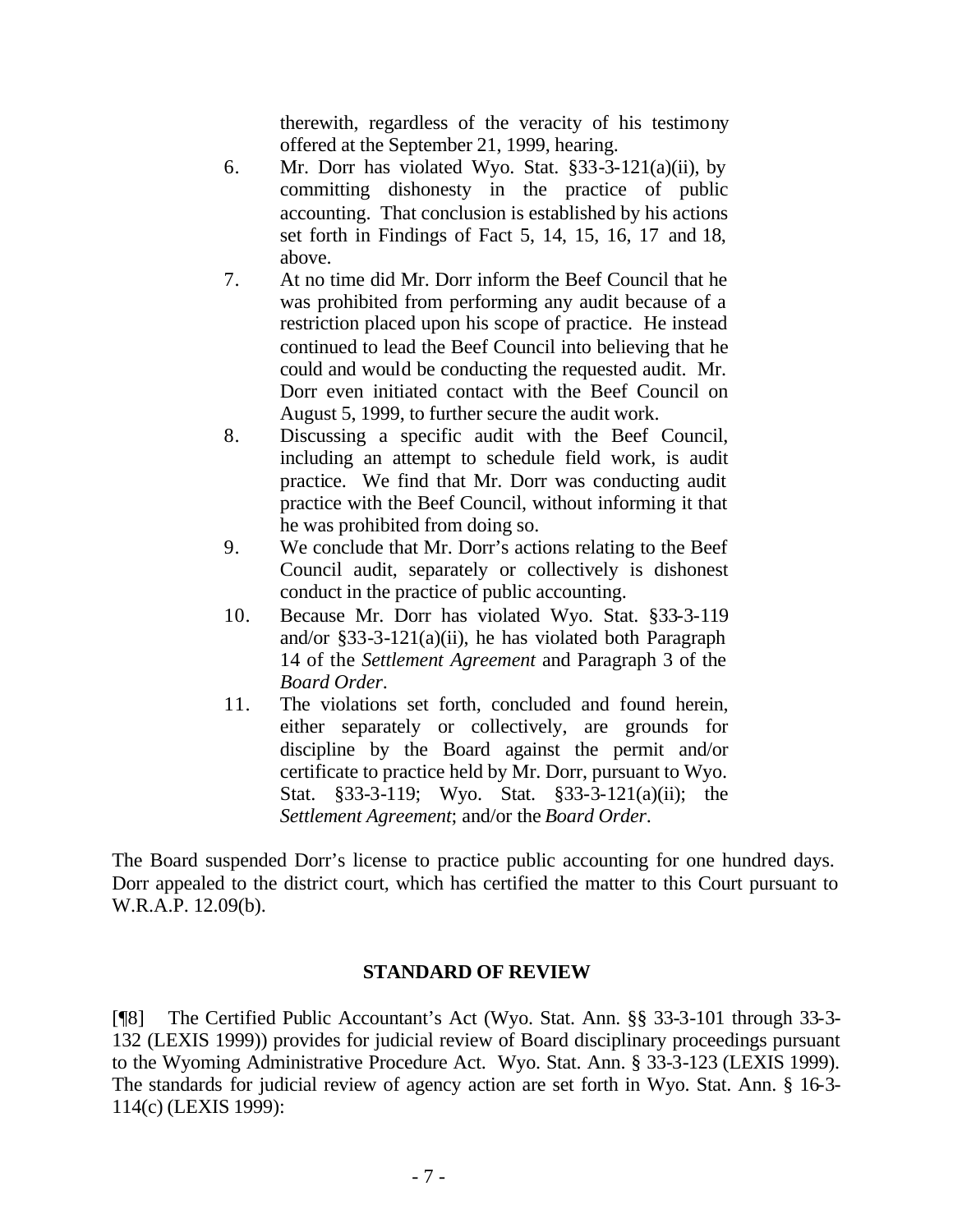(c) To the extent necessary to make a decision and when presented, the reviewing court shall decide all relevant questions of law, interpret constitutional and statutory provisions, and determine the meaning or applicability of the terms of an agency action. In making the following determinations, the court shall review the whole record or those parts of it cited by a party and due account shall be taken of the rule of prejudicial error. The reviewing court shall:

> (i) Compel agency action unlawfully withheld or unreasonably delayed; and

> (ii) Hold unlawful and set aside agency action, findings and conclusions found to be:

(A) Arbitrary, capricious, an abuse of discretion or otherwise not in accordance with law;

- (B) Contrary to constitutional right, power, privilege or immunity;
- (C) In excess of statutory jurisdiction, authority or limitations or lacking statutory right;
- (D) Without observance of procedure required by law; or
- (E) Unsupported by substantial evidence in a case reviewed on the record of an agency hearing provided by statute.

A disciplinary proceeding before a licensing board is an adversary proceeding where the burden is on the complaining party to present its case in a proper manner and to state with precision the charges against the licensee. *Devous v. Board of Medical Examiners*, 845 P.2d 408, 416 (Wyo. 1993). Those charges must be established by clear and convincing evidence. *Id*.; *Painter v. Abels*, 998 P.2d 931, 939-40 (Wyo. 2000). We have defined clear and convincing evidence to be the "kind of proof which would persuade a trier of fact that the truth of the contention is highly probable." *Meyer v. Norman*, 780 P.2d 283, 291 (Wyo. 1989) (quoting *MacGuire v. Harriscope Broadcasting Company*, 612 P.2d 830, 839 (Wyo. 1980)).

[¶9] The interpretation of statutory language is necessary to our resolution of this case:

"We endeavor to interpret statutes in accordance with the Legislature's intent. We begin by making ' "an inquiry respecting the ordinary and obvious meaning of the words employed according to their arrangement and connection." '  $* * * "$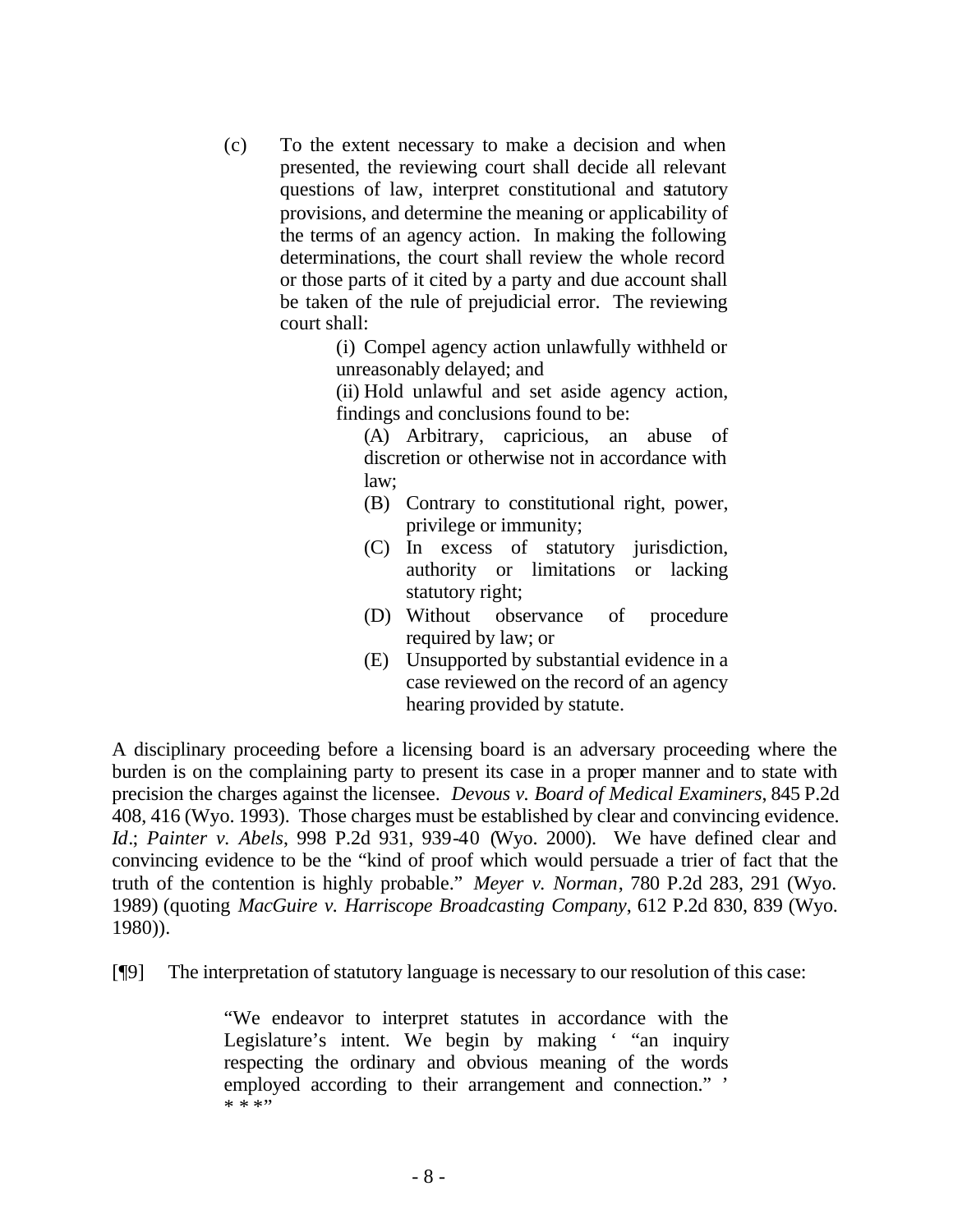\* \* \* "When the court determines, as a matter of law, that a statute is clear and unambiguous, it must give effect to the plain language of the statute and should not resort to the rules of statutory construction."  $* * *$  If, on the other hand, the Court determines that a statute is ambiguous, it may use extrinsic aids of statutory interpretation to help it determine the legislature's intent.

*Steele v. Neeman*, 6 P.3d 649, 653 (Wyo. 2000) (internal citations omitted) (quoting *Basin Electric Power Co-Op. v. Bowen*, 979 P.2d 503, 506 (Wyo. 1999)).

### **DISCUSSION**

[¶10] Paragraph 14 of the Settlement Agreement required Dorr to comply with the provisions of § 33-3-119, which provides:

> Each office of a certified public accountant established or maintained in Wyoming for the practice of public accounting which is advertised as an office of a certified public accountant shall be registered annually with the board. No fee shall be charged for the registration of offices. Each office shall be under the direct supervision of a resident manager who holds a permit. The resident manager may serve in that capacity at one (1) office only. The board shall by regulation prescribe the procedure to be followed in effecting these registrations.

The statute effectively defines what constitutes an "office" of a certified public accountant. If an office is established or maintained in this state for the practice of public accounting *and* is advertised as an office of a certified public accountant, then the office must be registered annually with the Board. The statute also requires each office to be under the direct supervision of a permitted resident manager. Thus, a certified public accountant may own or lease physical office space in a building, but that would only constitute an "office" for purposes of § 33-3-119 if it were advertised as the office of a certified public accountant. Therefore, the dual requirements of the statute, annual registration, and direct supervision by a resident manager, are dependent on whether the office was "advertised."

[¶11] There is no question here that Dorr had physical office space in Cheyenne, although all mail and phone calls received at that office were forwarded to Dorr's Gillette office. There is also no question that the Cheyenne office was not registered with the Board, and there was no resident manager. The question is whether that physical office was an "office" of a certified public accountant as set forth in § 33-3-119, and the resolution of that issue hinges on whether Dorr advertised the office. The Board concluded that Dorr indeed had. In support of its conclusion, the Board relied on the following findings: (1) a listing on the building directory that CPA Network had an office there; (2) a sign posted on the office door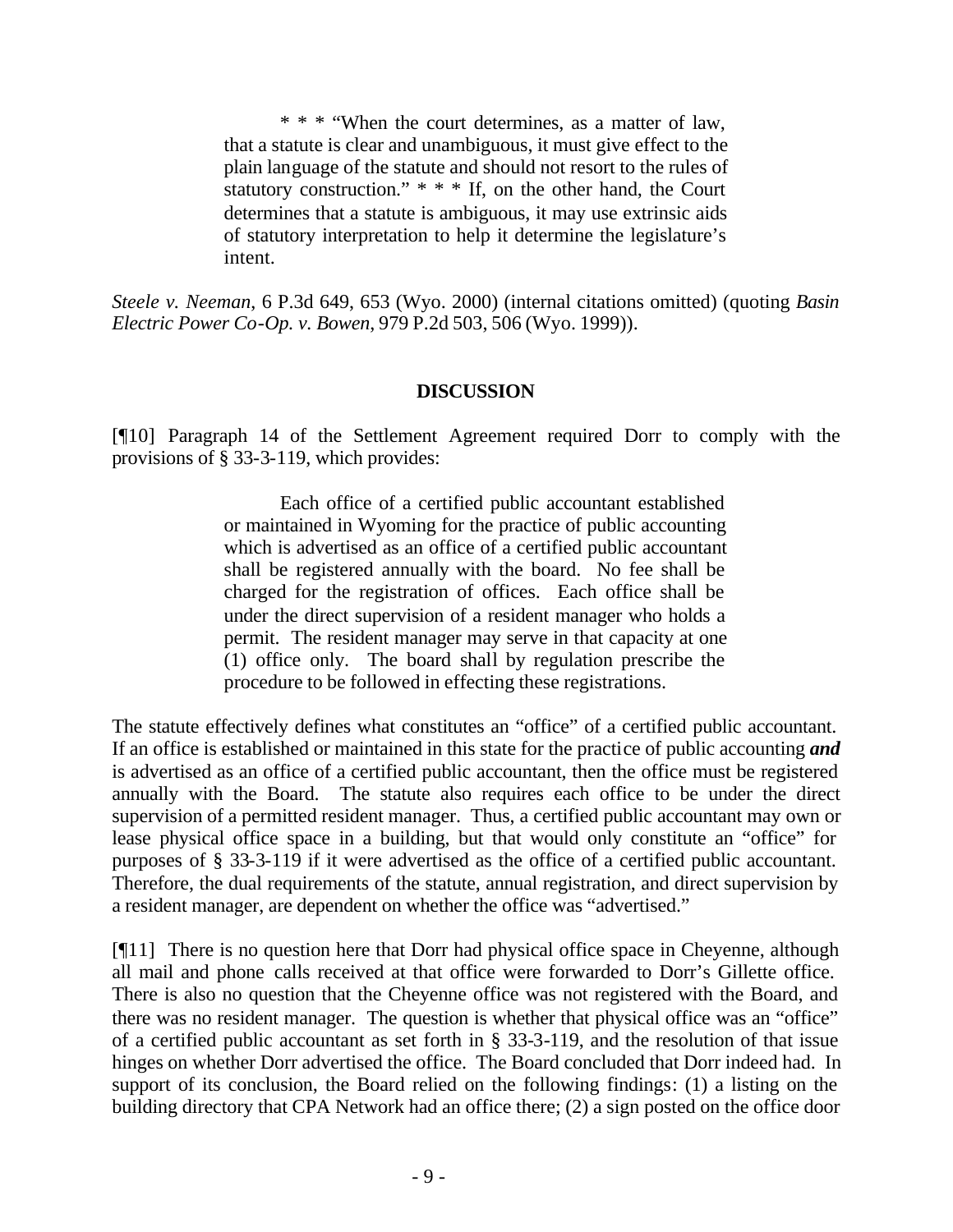stating that Dorr's firm, CPA Network, was available on an appointment basis and listing contact telephone numbers; (3) informational pamphlets entitled "Divorce: Yours, Mine or Ours" with CPA Network listed on them, which were available to the public in the office; (4) business mail was received at the office; (5) Dorr met the director of the Wyoming Beef Council there; and (6) a certificate of organization was on file at the Wyoming Secretary of State's office, which stated that CPA Network's business was the practice of accountancy within the state of Wyoming.

[¶12] Dorr counters with two arguments. First, he contends that § 39-3-119 is an unconstitutional infringement on his First Amendment rights to commercial speech. Second, Dorr argues that none of the facts relied upon by the Board, individually or collectively, constitute an "advertised" office of a certified public accountant.

[¶13] Procedurally, Dorr is barred from raising his constitutional claim in the context of this case. Dorr attempted to raise the issue during the hearing before the Board. The Board correctly concluded that it did not have the authority to determine constitutional issues. *In re Shryack*, 3 P.3d 850, 856 (Wyo. 2000) (citing *Belco Petroleum Corporation v. State Board of Equalization*, 587 P.2d 204, 214 (Wyo. 1978)). The proper procedure is a declaratory judgment action pursuant to W.R.A.P. 12.12. *Shryack*, 3 P.3d at 856-57; *In re Conflicting Lease Applications for Wyoming Agr. Lease No. 1-7027*, 972 P.2d 586, 587 (Wyo. 1999). Since the issue is not properly before us, we decline to address the constitutionality of § 33- 3-119.

[¶14] In qualifying the requirement of a resident manager or annual registration by whether a CPA's office is "advertised as an office of a certified public accountant," Wyoming's statute appears to be unique.<sup>3</sup> The term "advertised" is not defined in the Certified Public Accountant's Act of 1975. When a term is not defined within a statutory scheme, we look to the ordinary and usual meaning accorded to the word. *RT Communications, Inc. v. State Board of Equalization*, 11 P.3d 915, 922 (Wyo. 2000). In an ordinary sense, "advertise" means:

> To advise, announce, apprise, command, give notice of, inform, make known, publish. To call a matter to the public attention by any means whatsoever. Any oral, written or graphic statement made by the seller in any manner in connection with the solicitation of business and includes, without limitation because of enumeration, statements and representations made in a newspaper or other publication or on radio or television or contained in any notice, handbill, sign, catalog, or letter, or

<sup>3</sup> Other jurisdictions require a resident manager and annual registration without any qualifications. See, *e.g.,*  Ark. Code Ann. § 17-12-403 (Michie 1999 Supp.); Iowa Code Ann. § 542C.19 (West 1997); Mo. Ann. Stat. § 326.055 (West 1989); S.C. Code Ann. § 40-2-330 (West 2001); and Wash. Rev. Code Ann. § 18.04.205 (West 2001 Supp.).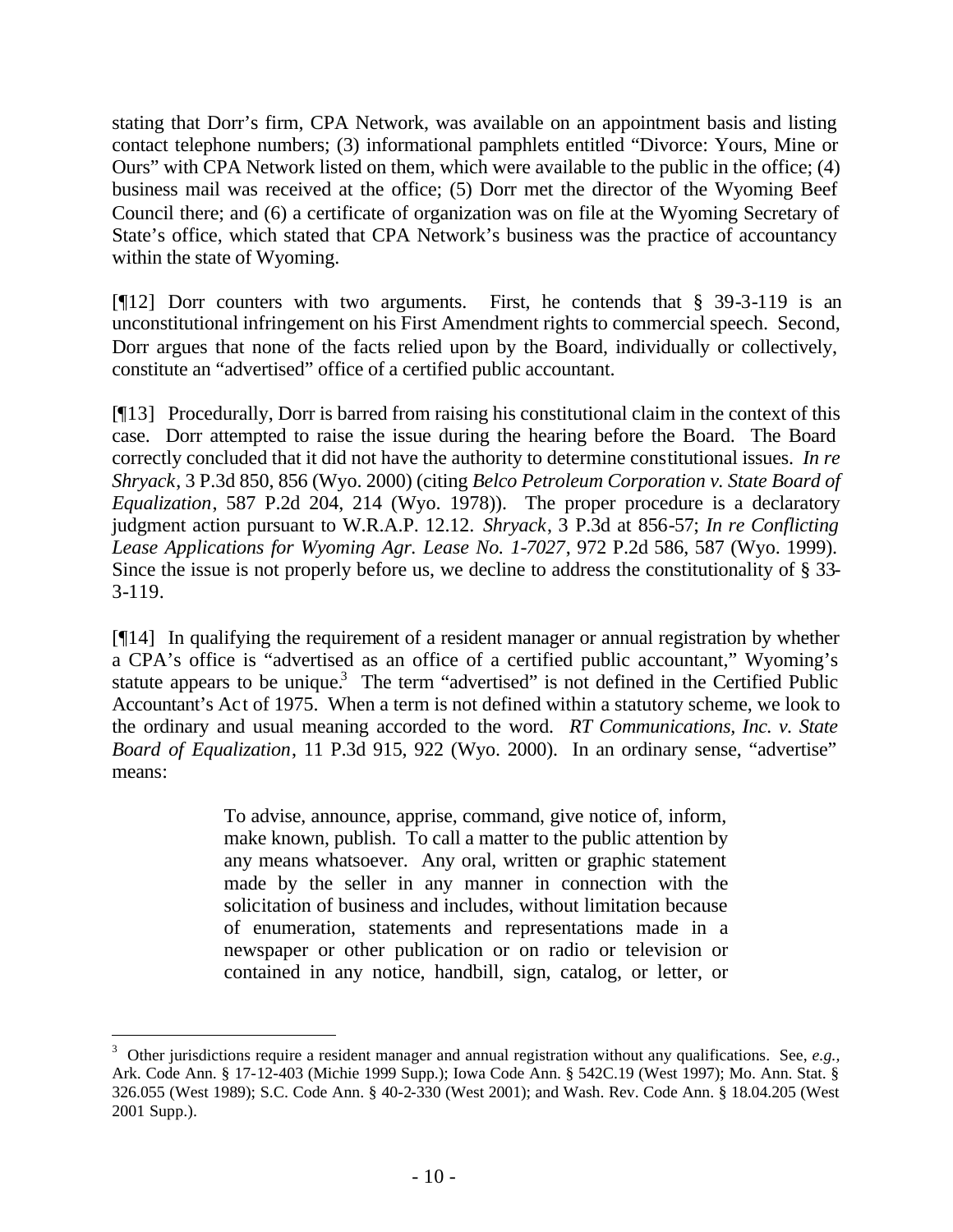printed on or contained in any tag or label attached to or accompanying any merchandise.

Black's Law Dictionary 54 ( $6<sup>th</sup>$  Ed. 1990). We will address each of the grounds cited by the Board in support of its conclusion that Dorr advertised an office of a certified public accountant.

[¶15] Initially, we can quickly dispense with three of the grounds as irrelevant to whether Dorr advertised: (1) business mail was received at the office; (2) Dorr met the director of the Beef Council at the office; and (3) a certificate of organization was on file at the Wyoming Secretary of State's office. These are indicative of the fact that Dorr had physical office space, but they do not evidence any form of advertising. We fail to see how having mail delivered to a particular place, meeting a potential client there, or having a certificate of organization on file at the office of the Secretary of State "advise, announce, apprise, command, give notice of" or call to the public's attention that Dorr maintained an office of a certified public accountant. These findings are simply irrelevant to the issue.

[¶16] The other three findings relied upon by the Board were: (1) the building directory listed CPA Network; (2) the handwritten sign posted on the office door stating that CPA Network was available on an appointment basis with contact telephone numbers listed; and (3) the presence of a brochure on divorce that included CPA Network's name and contact information.<sup>4</sup> In the absence of a more specific definition of "advertised" either in the Act or in agency rules, we cannot conclude that these grounds are sufficient to find by clear and convincing evidence that Dorr had advertised the office of a certified public accountant. An action may constitute "advertising" if it was intended to call the public's attention or if it did, in fact, have that affect. The record clearly indicates through Dorr's testimony that he did not have any intent to "advertise" to the public through a sign on an office door. Certain activities, such as television or radio spots, would be by themselves indicative of advertising. We do not, however, perceive the directory or sign rising to that level. It is important to note that neither the sign nor the directory listing contained more than the company name, Dorr's name, and a telephone number. The inclusion of only that basic information supports Dorr's position. In the absence of any evidence that Dorr's sign or the directory actually attracted potential clients, we conclude that there is no clear and convincing evidence that Dorr advertised an office of a certified public accountant within the meaning of § 33-3-119.

[¶17] The Board also suspended Dorr's license based on its conclusion that he had violated Wyo. Stat. Ann. § 33-3-121(a)(ii), which provides:

> After notice and hearing, the board may revoke, or may suspend for a period not to exceed two (2) years, any certificate issued under this act [§§ 33-3-101 through 33-3-132] or may revoke,

<sup>&</sup>lt;sup>4</sup> The brochures were located in a reception area inside the office. The office was generally not open to the public since it was not Dorr's regular office and he met clients there only upon appointment. The Board made no findings on the public's access to the area where the brochures were located.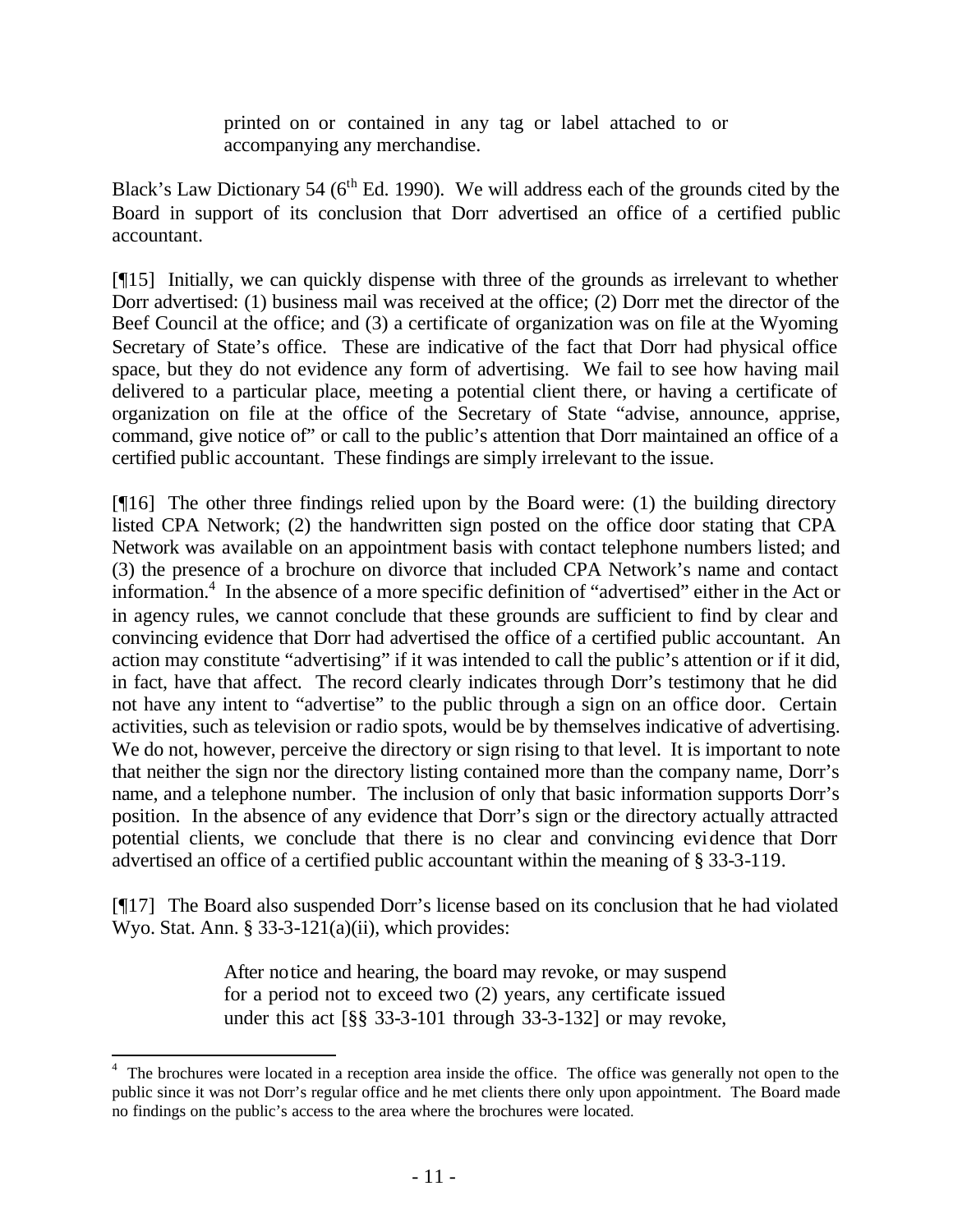suspend or refuse to renew any permit issued under this act or may censure the holder of a permit for any of the following causes:

**. . . .**

l

 (ii) Dishonesty, fraud or gross negligence in the practice of public accounting[.]

The Board concluded that Dorr's failure to inform the Beef Council of the restriction placed on his ability to conduct audits by the Settlement Agreement amounted to dishonesty in the practice of public accounting. The Board's finding is insufficient to constitute clear and convincing evidence of dishonesty. Pursuant to the Settlement Agreement, Dorr was prohibited from conducting audits. That prohibition was not, however, absolute: the Settlement Agreement provided for Dorr's re-entry to audit practice dependent on his compliance with the terms imposed under the Agreement. The Beef Council contacted Dorr about performing an audit, and Dorr immediately filed a request with the Board to conduct the audit and to initiate the pre-issuance review required by the Settlement Agreement. This is exactly what the Settlement Agreement required Dorr to do. Nowhere in that Agreement is there a requirement that Dorr inform the prospective audit client that his license was restricted<sup>5</sup>. There is nothing in the record to indicate that Dorr owed some duty to disclose his license status to the Beef Council. Perhaps he should have, but the Board has not directed us to any statute, rule, or accounting practice that required him to do so under the circumstances of this case. Without reference to some standard, a practitioner would have no notice that their conduct is prohibited. Since Dorr complied with the letter of the Settlement Agreement, we conclude that the Board has failed to prove by clear and convincing evidence that Dorr committed dishonesty in the practice of public accounting.

[¶18] Dorr raises two additional arguments: (1) the hearing examiner erred in quashing Dorr's subpoena of Board member David J. Kreycik; and (2) the assistant attorney general improperly acted as both prosecutor and legal advisor to the Board. Since we have found that both of the grounds relied upon by the Board in suspending Dorr's license are unsupported by clear and convincing evidence, these issues are moot. However, we think it is appropriate to add a few brief words about these issues.

[¶19] Prior to the hearing on the allegations that Dorr had violated the terms of the Settlement Agreement, he attempted to depose Board member David J. Kreycik. The hearing examiner granted a motion to quash, and Dorr challenges that decision on appeal. Dorr has not followed the correct procedure for challenging a denial of discovery request:

<sup>&</sup>lt;sup>5</sup> The Board concluded that Dorr's preparatory work, including discussing the audit with the Beef Council and attempting to schedule fieldwork, constituted audit practice in violation of the restriction placed on his license under the Settlement Agreement. The Notice of Hearing setting forth the charges against Dorr alleged that he failed to disclose the restrictions imposed on his license to the Beef Council. The Notice did not allege that Dorr actually conducted an audit in violation of the Settlement Agreement. Only issues and violations identified within a proper notice and complaint may be pursued at a contested case hearing and considered in issuance of an agency decision. *FRJ Corporation v. Mason*, 4 P.3d 896, 900 (Wyo. 2000).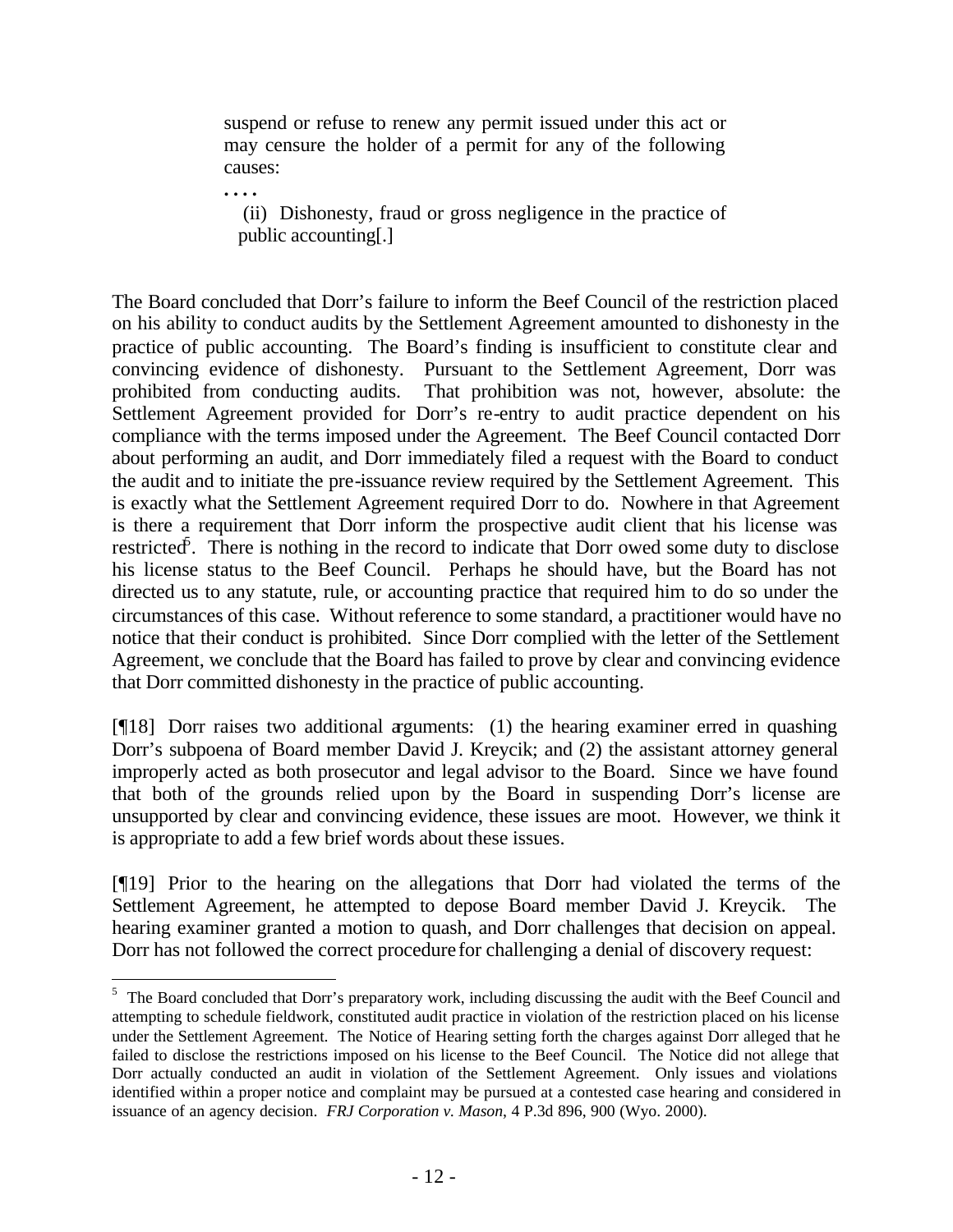Any agency which is a party to the contested case is subject to the discovery provisions of this section but neither the agency, nor any member, officer or employee shall be required to disclose information which is confidential or privileged under the law and no member of the presiding agency shall be compelled to testify or give a deposition in a contested case. Discovery sought from the agency initially shall be by written application. If the agency refuses to allow discovery in whole or in part the aggrieved party may apply to the presiding officer for an order compelling discovery. *If the presiding officer fails or refuses to compel discovery, the aggrieved party may apply to the district court for the district in which the hearing, deposition or other proceeding is being or is to be conducted for an order directed to the agency compelling discovery.* The presiding officer or district court shall enter such order as may be appropriate.

Wyo. Stat. Ann. § 16-3-107(h) (LEXIS 1999) (emphasis added). The proper remedy for Dorr was to apply to the district court, not to wait until the matter had been decided and then raise it as an issue on appeal.

[¶20] Dorr also complained that the assistant attorney general assigned to this matter acted as the prosecutor while simultaneously advising the Board on legal matters. We will make no finding regarding the propriety of the assistant attorney general's actions in this case, but we will emphasize what we recently stated in another case:

> Dr. Painter alleges improper *ex parte* contacts occurred between the Board's attorney (who represented the Board and prosecuted Dr. Painter at the contested case hearing) and the Board sitting as decision maker. She asserts these contacts adversely affected her right to a fair, unbiased hearing. Due process requires that an agency provide a fair trial without the appearance of bias or prejudice. *State Transportation Commission of Wyoming v. Ford*, 844 P.2d 496, 497-98 (Wyo. 1992); *ANR Production Company v. Wyoming Oil and Gas Conservation Commission*, 800 P.2d 492, 499 (Wyo. 1990); Wyo. Stat. Ann. § 16-3-112(a) (LEXIS 1999). Additionally, Wyo. Stat. Ann. § 16-3-107(k) (LEXIS 1999) (emphasis added) prohibits the following contacts:

> > (k) . . . Any person representing an agency at a hearing in a contested case in which the agency is a party shall not in the same case serve as presiding officer *or provide ex parte advice regarding the case to the presiding*